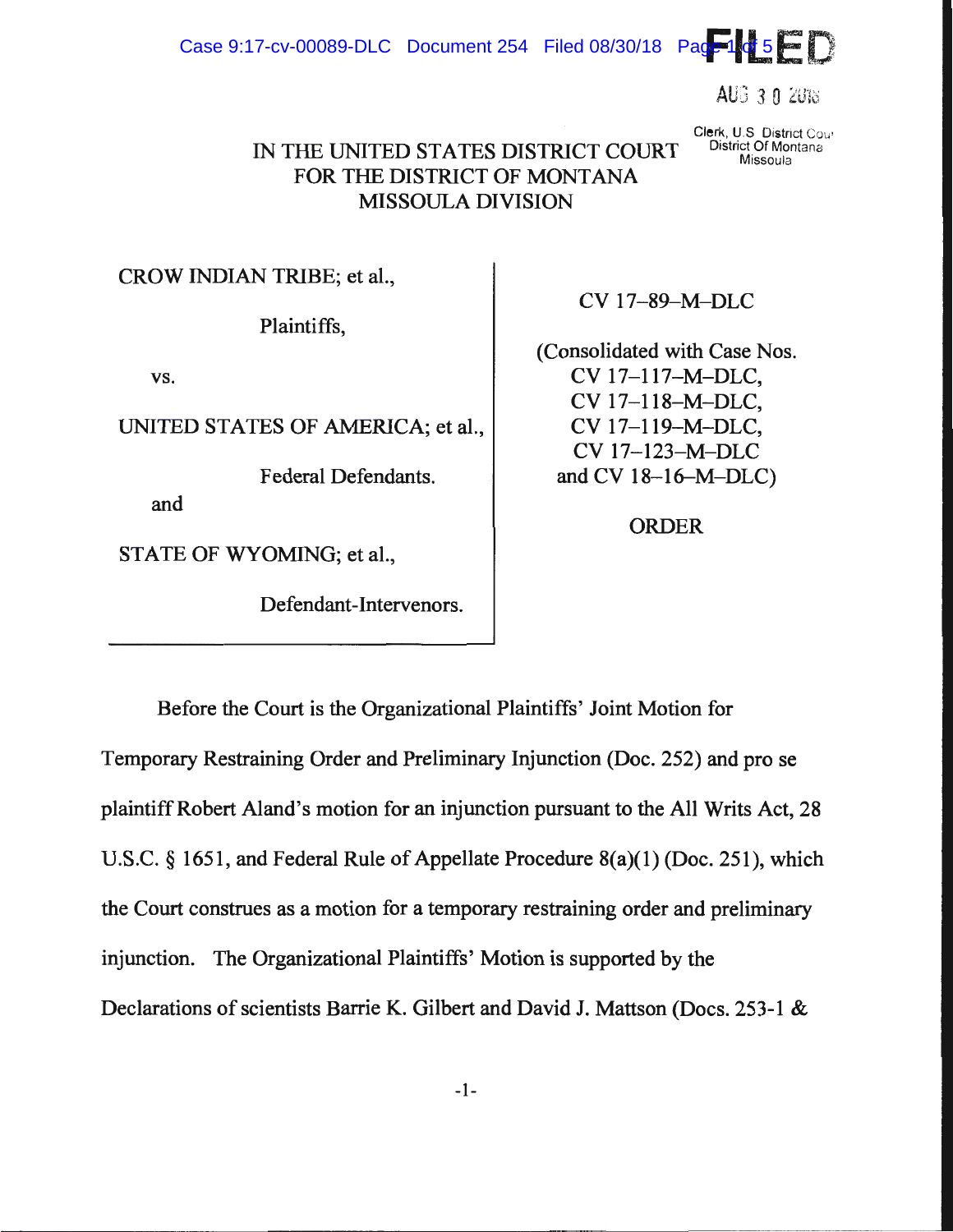252-2).

The Court held a hearing on August 30, 2018, addressing the merits of the Plaintiffs' legal challenges to the recent delisting of the Greater Yellowstone Ecosystem Grizzly bear. *See* 82 Fed. Reg. 30,502 (June 30, 2017). Following that hearing, the Plaintiffs filed the present motions, seeking to restrain the Defendants and Defendant-Intervenors from authorizing or implementing grizzly bear hunting on September 1, 2018. The Defendants and Defendant-lntervenors have not yet responded to the motions. Nonetheless, pursuant to Federal Rule of Civil Procedure 65(b), the Court is satisfied that a temporary restraining order ("TRO") is warranted.

The analysis "is substantially identical for [a preliminary] injunction and [a] TRO." *Stuhlbarg Intern. Sales Co. v. John D. Brush* & *Co.,* 240 F.3d 832, 839 n.7 (9th Cir. 2001). Plaintiffs "must establish that [they are] likely to succeed on the merits, that [they are] likely to suffer irreparable harm in the absence of preliminary relief, that the balance of equities tip in [their] favor, and that an injunction is in the public interest." *Winter v. Natural Res. Def. Council, Inc.*, 555 U.S. 7, 20 (2008). However, in Endangered Species Act ("ESA") cases, the Court "presume[s] that remedies at law are inadequate, that the balance of interests weighs in favor of protecting endangered species, and that the public interest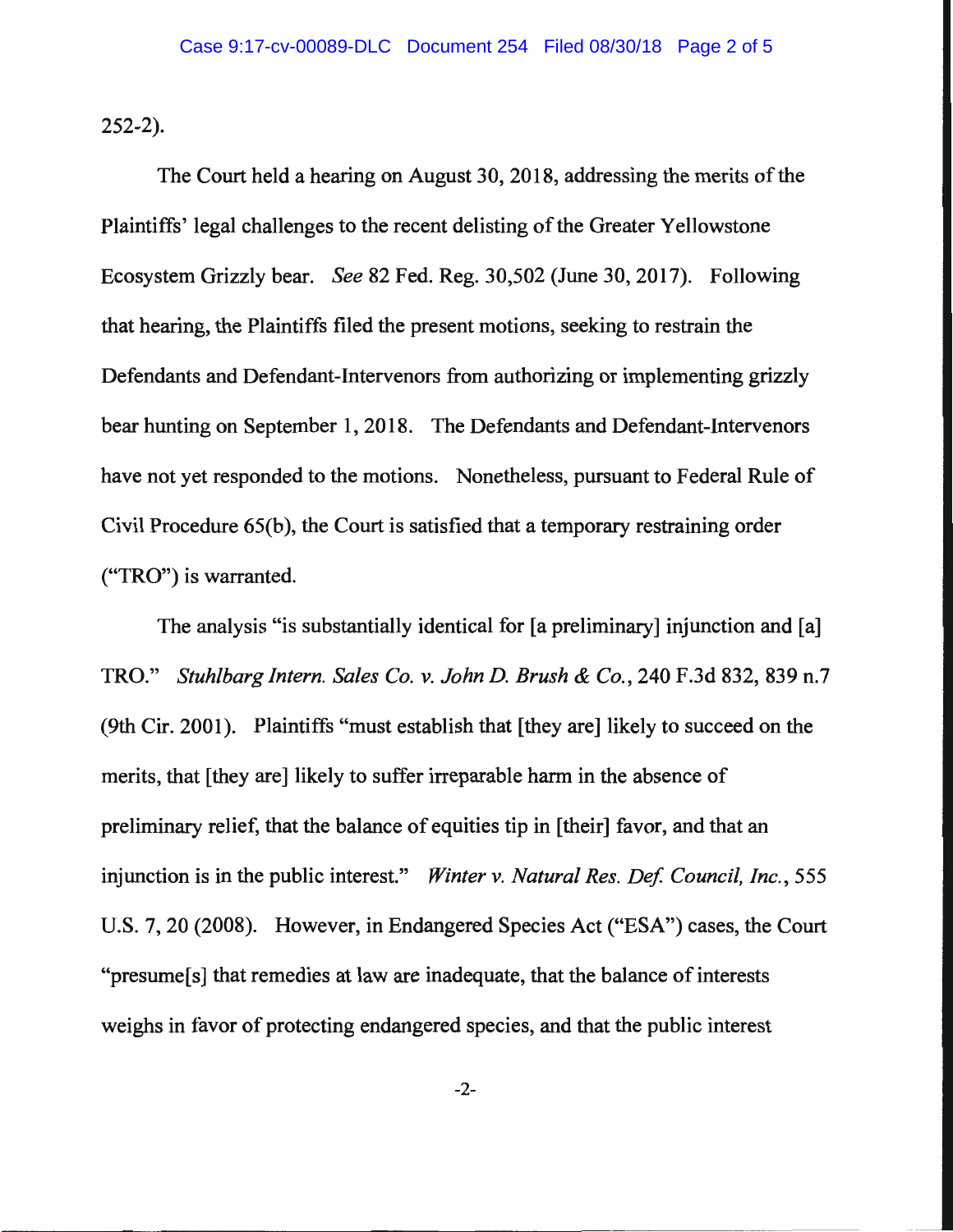## Case 9:17-cv-00089-DLC Document 254 Filed 08/30/18 Page 3 of 5

would not be disserved by an injunction." *Nat'/ Wildlife Fed'n v. Nat'/ Marine Fisheries Serv.,* 886 F.3d 803, 817 (9th Cir. 2018). Thus, here the Plaintiffs must demonstrate only that irreparable harm is likely and that they are likely to succeed on the merits.

"In light of the stated purposes of the ESA in conserving endangered and threatened species and the ecosystems that support them, establishing irreparable injury should not be an onerous task for plaintiffs." *Cottonwood Envtl. Law Ctr. v. USFS,* 789 F.3d 1075, 1091 (9th Cir. 2015). Here, the threat of death to individual grizzly bears posed by the scheduled hunt is sufficient. Indeed, "[h]arm to ... members [of endangered species] is irreparable because once a member of an endangered species has been injured, the task of preserving that species becomes all the more difficult." *Nat'/ Wildlife Fed'n,* 886 F.3d at 818 (internal quotation marks, alteration, and citation omitted). Moreover, members of the Organizational Plaintiffs, as well as pro se Plaintiff Robert Aland, have established personal interests in continued enjoyment of the species. The Organizational Plaintiffs have submitted substantial documentation of potential harm to the species (Docs. 253-1 & 252-2) and to the organizations' members (Docs. 75-1, 75- 2, 75-3, 75-4, 75-5, 186-3, 186-6, 194-1).

Where the "balance of hardships tips sharply [in the moving party's] favor"

-3-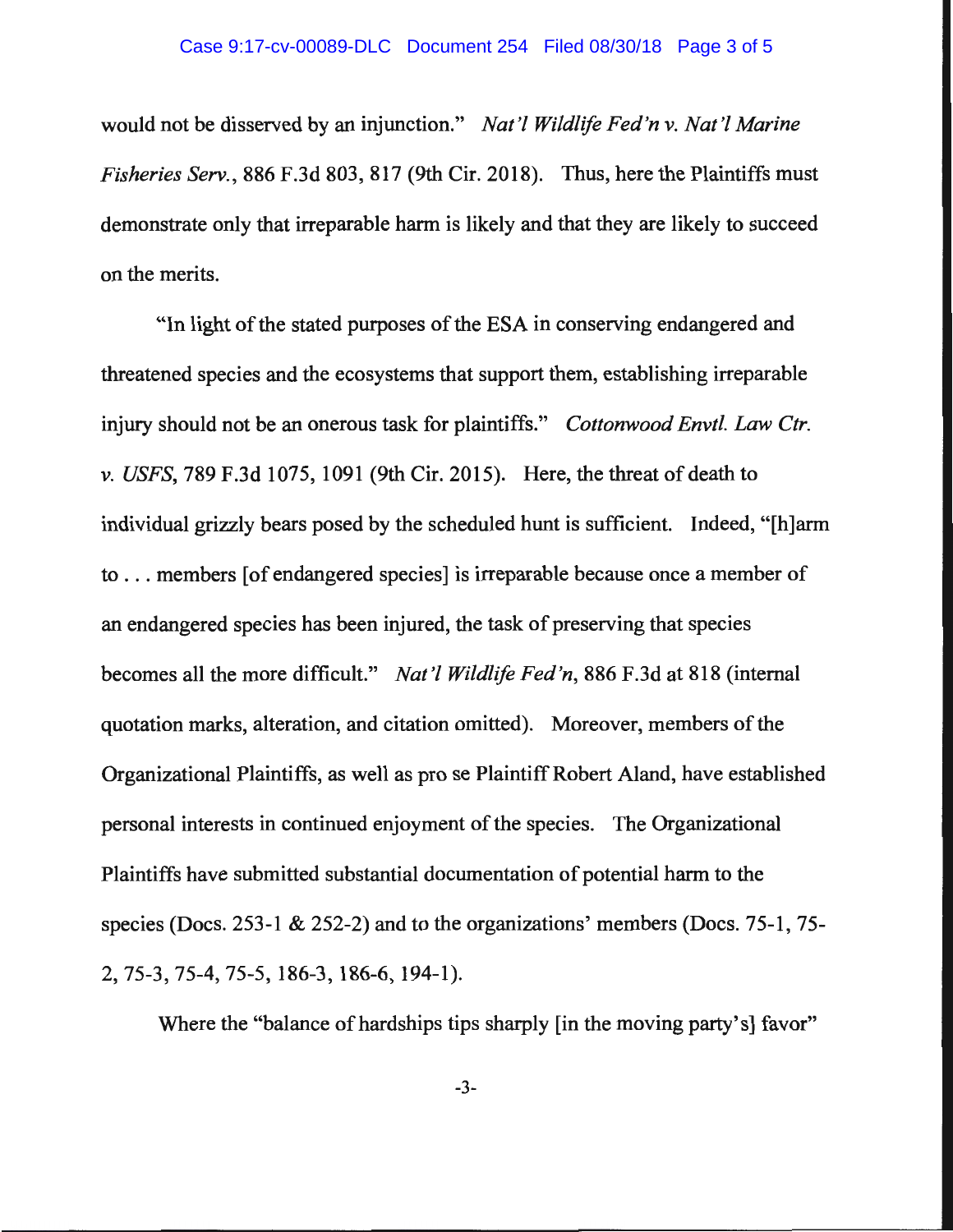## Case 9:17-cv-00089-DLC Document 254 Filed 08/30/18 Page 4 of 5

and the *Winter* factors are otherwise satisfied, it is enough for a plaintiff to demonstrate the existence of"serious questions going to the merits." *Alliance for the Wild Rockies v. Cottrell,* 632 F.3d 1127, 1135 (9th Cir. 2011). "Serious questions on the merits" are those questions that present a "fair ground for litigation and thus for more deliberative investigation." *Republic of the Philippines v. Marcos,* 862 F.2d 1355, 1362 (9th Cir. 1988).

Here, the Court finds that the Plaintiffs' arguments raise "serious questions going to the merits." At minimum, the current issue is close to that recently presented in *Humane Society of the United States v. Zinke,* 865 F.3d 585 (D.C. Cir. 2017), in which the D.C. Circuit Court of Appeals held that Fish and Wildlife Service violated the Administrative Procedure Act and the ESA when it isolated and delisted a distinct population segment without considering the legal and functional impact on the remainder of the species.

IT IS ORDERED that the motions (Docs. 251 & 252) are GRANTED IN PART. The motions are granted to the degree that the Plaintiffs seek a temporary restraining order. Defendants and Defendant-Intervenors are temporarily restrained and enjoined from authorizing and/or implementing grizzly bear hunting. This Order shall remain in effect for fourteen days from this date.

IT IS FURTHER ORDERED that the Court will withhold ruling on the

-4-